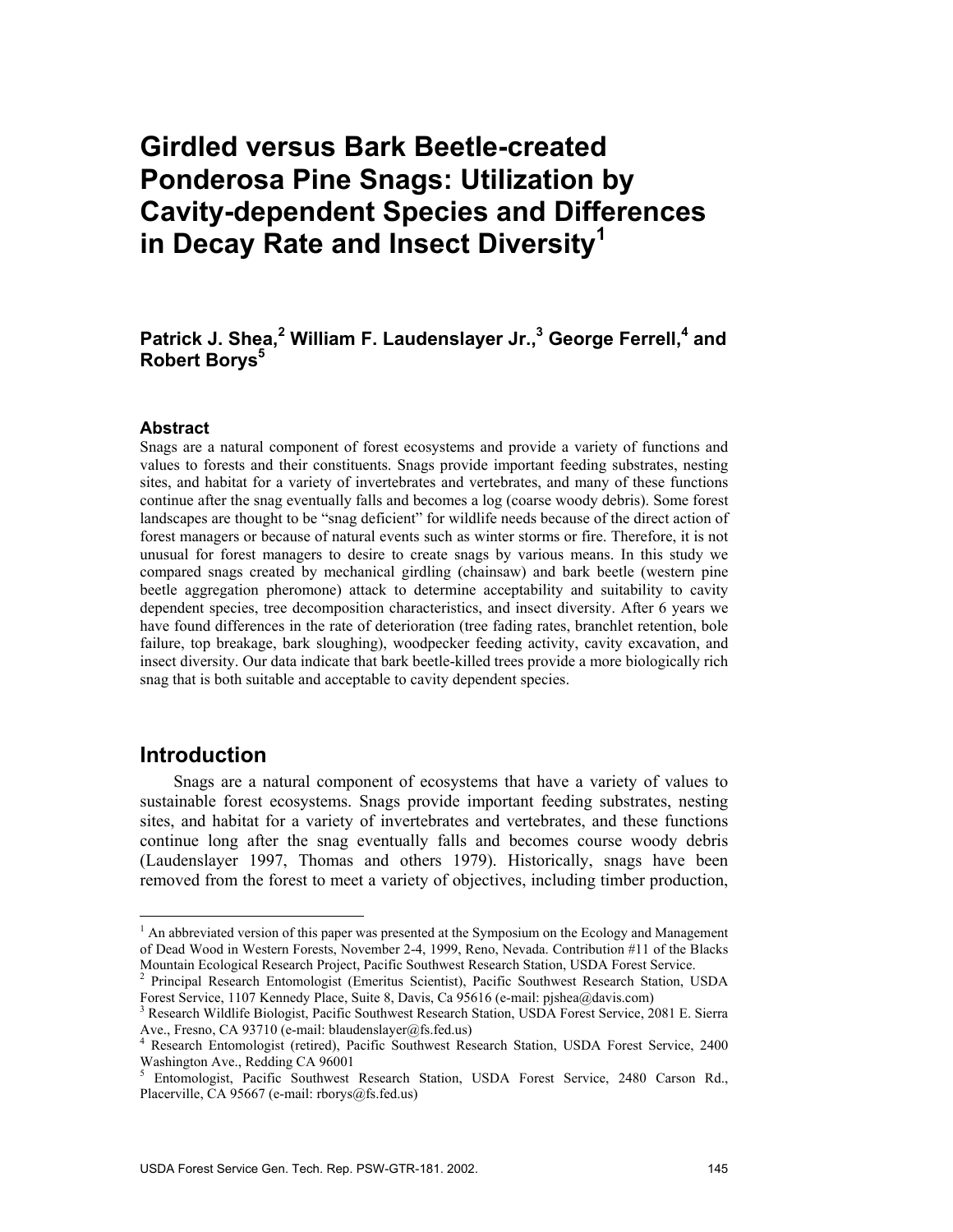removal of hazardous trees, and to reduce the potential of crown fires. Currently, snags in many areas appear to be in low numbers for wildlife use, and managers may need to create snags to meet management objectives. Methods for stressing trees to kill them for this purpose have been the subject of several studies (Bull and others 1981, Bull and Partridge 1986, Conner and others 1981, Parks and others 1996). Some of these methods can be expensive and hazardous (topping trees with chainsaws and explosives) (Lewis 1998) or could be environmentally problematic (application of chemical herbicides). Less understood, however, are factors, many of them episodic (i.e., fire and insects), affecting the process of snag creation and longevity (Morrison and Raphael 1993).

Prime among these factors, in addition to the nature of the stress causing death, is the physiological condition of the tree when the stress occurs. Among the factors influencing tree stress are tree condition, tree size (age), and the season at which the stress occurs. Together, these factors probably determine in large part the particular sequence of decay-promoting organisms (i.e., insects and fungi) invading the tree as it is dying and afterward. This invasion sequence likely has a strong influence on how quickly the tree dies, how long the resulting snags stand erect, and those characteristics affecting its suitability and acceptability for use by wildlife. It is thus important to understand the process of snag creation, and the factors affecting it, in both artificially and naturally created snags. In this experiment we examined some of these processes.

To the extent possible, processes used to create snags should mimic natural processes to ensure resulting snags are ecologically optimal. In other words, these snags should contribute to a fully functional forest rather than simply meeting snag standards for wildlife. However, technical factors, such as safety and cost, are also important. Two likely methods for creation of snags are girdling and baiting with bark beetle pheromones. Bark beetle pheromones are chemical messengers between conspecifics that create a mass attack on an individual tree for the purpose of killing it (Bedard and Wood 1974). Commercially available pheromones that are speciesspecific can be deployed in an economic and safe manner that creates a mass attack on a target tree (Browne 1978, Byers 1989). Resulting tree death can be rapid and is followed by an apparently natural sequence of secondary insects, fungi, other arthropods, and vertebrates. This method thus closely mimics natural tree killing by bark beetles.

Mechanical girdling, while technically acceptable, does not closely mimic natural tree death. Girdled trees may not die promptly or at all. Snags created by girdling may be structurally weakened and fall sooner (Bull and Partridge 1986). In California, neither method has been adequately investigated in the large diameter trees favored by woodpeckers as nesting sites (Landram and others 2002, Laudenslayer 1997).

This study investigates processes of snag formation in trees killed by girdling or with bark beetle pheromones with the goal of developing methods that are both technically and ecologically optimal. Specifically, the objectives were to compare the differences between girdled and bark beetle-killed trees relative to the use by cavitydependent species, decomposition rate, and diversity of insect fauna. We were also interested in whether season of death or diameter of tree had an influence on these variables.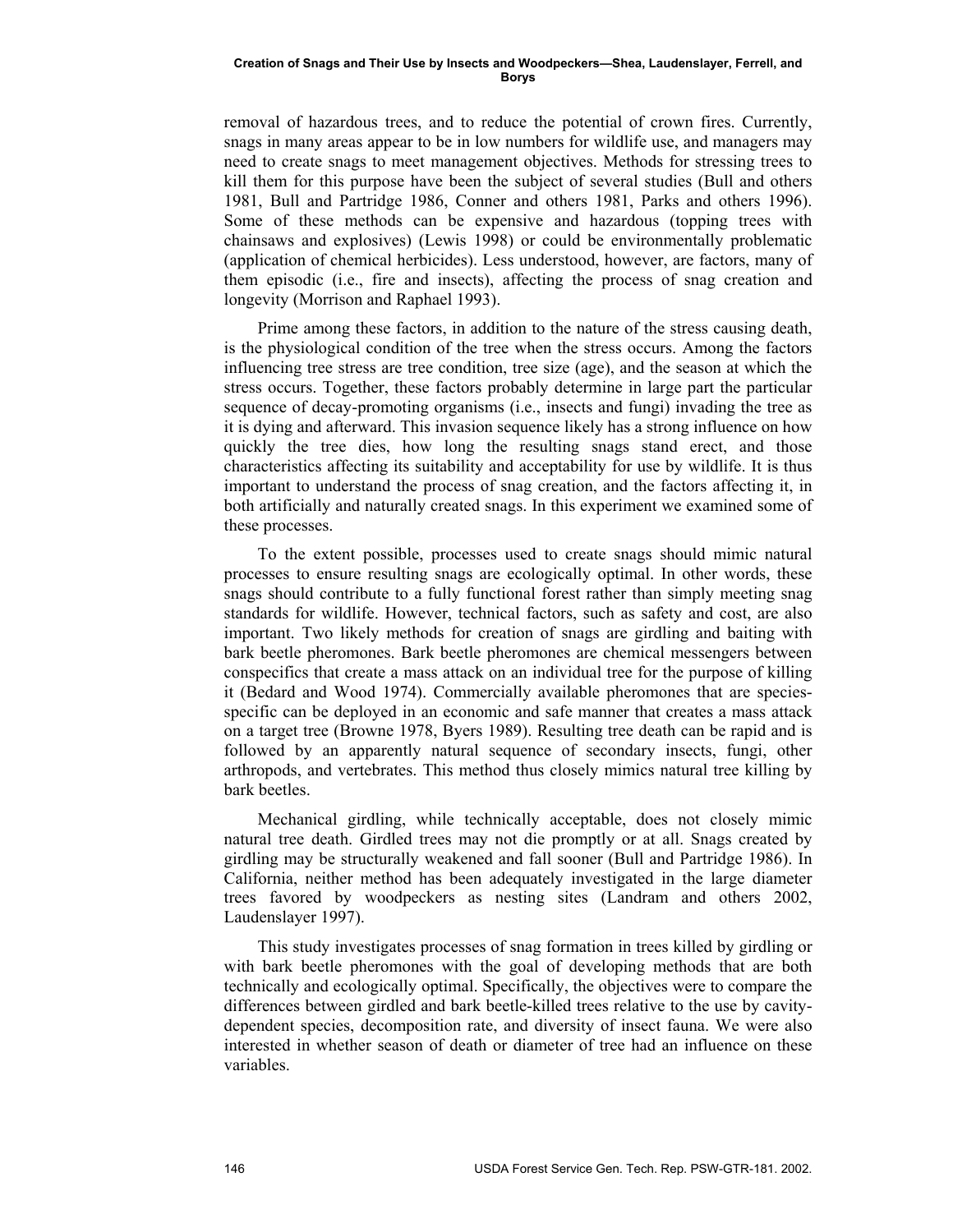## **Methods**

This study was conducted at the Blacks Mountain Experimental Forest (BMEF) located within the Eagle Lake District of the Lassen National Forest in northeastern California. It was an adjunct study to an interdisciplinary research program also sited within BMEF. This large, long-term research program compares the effects of treatment combinations that include, vegetation structure, livestock grazing, and prescribed fire on forest ecosystem structure and function. BMEF lies  $~60$  km northwest of Susanville, California, in the eastside pine type. This forest type is representative of a forest assemblage that extends north from Baja California into central British Columbia and is characterized by temperature extremes, low average annual precipitation, and episodic fire. Growing sites tend to be uniform in slope and exposure. The forests of eastside pine are growing on volcanic soils characteristic of the region. BMEF includes a relatively large acreage of old-growth pine forests that, except for fire exclusion, have not been extensively altered.

Except as noted, experimental trees consisted of 48 ponderosa pine (*Pinus ponderosa* Laws), 24 in each of two diameter classes (38-64 and >76 cm dbh). Eight (4 in each dbh class) trees, each no less than 100 m from other groups, will constitute an experimental plot or block. The six plots were selected on the basis of having a high stand complement of ponderosa pine with adequate representation of the diameter classes defined above. Half of the trees within each dbh class on each plot were assigned at random to one of the following treatments:

- Girdling: Two girdling chainsaw cuts, 20 cm apart, and 5 cm into the sapwood were made 61 cm above ground level. Bark and phloem were removed between the chainsaw cuts to prevent healing.
- Pheromone-baiting: A pheromone dispenser obtained from Phero Tech Inc., containing the western pine beetle (*Dendroctonus brevicomis* Leconte) aggregation pheromone, was fixed to the bole of each tree at 2 m above the ground. The western pine beetle aggregation pheromone dispenser contains specific amounts of exo-brevicomin, frontalin, and myrcene. Baits were placed during times of western pine beetle flight that was determined by baited monitoring traps placed in the general vicinity.

Half of the trees in each of the above treatment combinations on each plot were assigned at random to spring (June 1993) and half to fall (September 1993) treatment periods. Thus, there will be one tree with each snag creation method by dbh by time of treatment combination.

Pheromone treated trees were monitored every 2 to 3 weeks after bait placement to assess the progress of mass attack by western pine beetle. All trees in all treatment combinations were visited every month post-treatment (except during the winter) to assess fading rates (foliage color changed) during the first year and then twice yearly thereafter. Pheromone baited trees were judged to be successfully attacked by western pine beetle when more than 50 red pitch tubes could be counted in the lower 4 m of the bole. Pheromone baits were then removed.

One, two, three and five years after baiting and girdling, each tree was visited to assess the amount of secondary insect and woodpecker activity. Insect activity was monitored by Lindgren funnel traps hung on pulleys next to the bole of the tree at three heights (dbh, 6 m, and 12 m). Insects from these traps were collected approximately every 2 weeks from June to September from 1993 to 1997. They were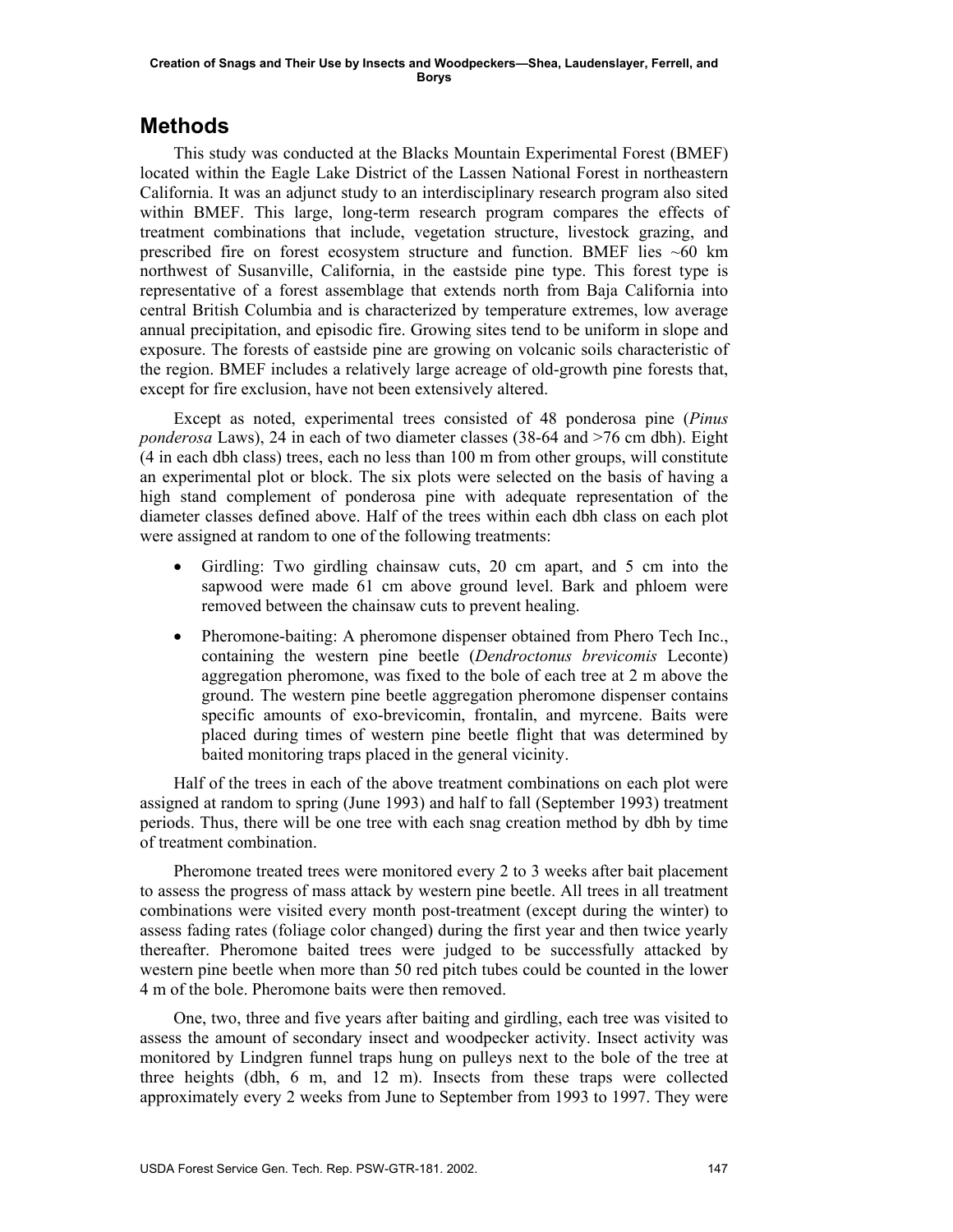identified to either order or family, counted, and selected specimens were mounted for future reference. In 1995 each tree was also assessed for emergence of secondary insects. This was done by counting and characterizing the shape and size of emergence holes (Furniss and Carolin 1977) on the surface of the bole that fell within a 30 X 30 cm template. The template was placed at dbh and 4 m above the ground. The circumference of the bole at each height was divided as closely as possible to 12 inch segments, and the site of sampling was randomly selected.

Flaking of bark by woodpeckers is used to extract prey items from within the bark and is defined as pieces of bark being chipped away from the bole. Flaked areas can be readily recognized by the discolored area of the bark. The bark surface remains relatively flat in contrast to feeding holes drilled by a different woodpecker feeding activity. Drilling is defined as woodpecker action that actually drills a hole through the bark to the xylem tissue to access prey. The hole is wider at the surface and narrows as it reaches the xylem. The surface of the drilled hole is ragged and uneven. Chips from both methods accumulate around the base of the tree. During surveys the presence or absence of the two woodpecker feeding activities on the experimental trees was recorded.

Beginning in the fall of 1994 and each year thereafter, all trees were visually inspected for the presence of nesting cavities. Full cavities are defined as an almost perfectly round excavation in the bole of study trees with perceptible depth to the hole. A cavity start is defined as a full cavity where the excavation has little depth but does reach the xylem tissue. Observers used various types of binoculars to make these inspections.

In 1999 in addition to rating the type and degree of woodpecker activity, observers also assessed tree decomposition characteristics. The amount and location of bark sloughing was noted as well as whether there was top breakage. Sloughing of the bark is defined as the bark separated from the xylem and either falling away from the bole or sliding apart. Either action exposed the xylem tissue. Finally, each study tree was observed for the presence or absence of branchlets. These are defined as the outmost woody tissue on each branch. These data were taken in 1999.

We are in the sixth year of this continuous study and much data has been collected. In this paper we only present a portion of the data collected, mostly in the form of qualitative observations.

### **Results and Discussion**

Three years into this study there appeared to be no difference between springand fall-treated trees for any variable tested; therefore, the treatments of interest became method of snag creation and diameter class. There was no significant difference in mean tree diameter for each of the two classes between the methods used to create snags *(table 1).* All the ponderosa pine trees baited with western pine beetle aggregation pheromone were successfully attacked by western pine beetle and no additional adjacent trees were attacked. One tree within the pheromone baited/small diameter treatment group failed to be attacked because it was misidentified as a ponderosa pine when in fact it was a Jeffrey pine *(Pinus jeffreryi* Grev. and Balf.). Consequently this tree was not considered as part of the experiment. Bark-beetle killed trees faded rapidly whereas girdled trees showed no sign of needle fade for 23 months. Those trees baited with pheromones in July of 1993 turned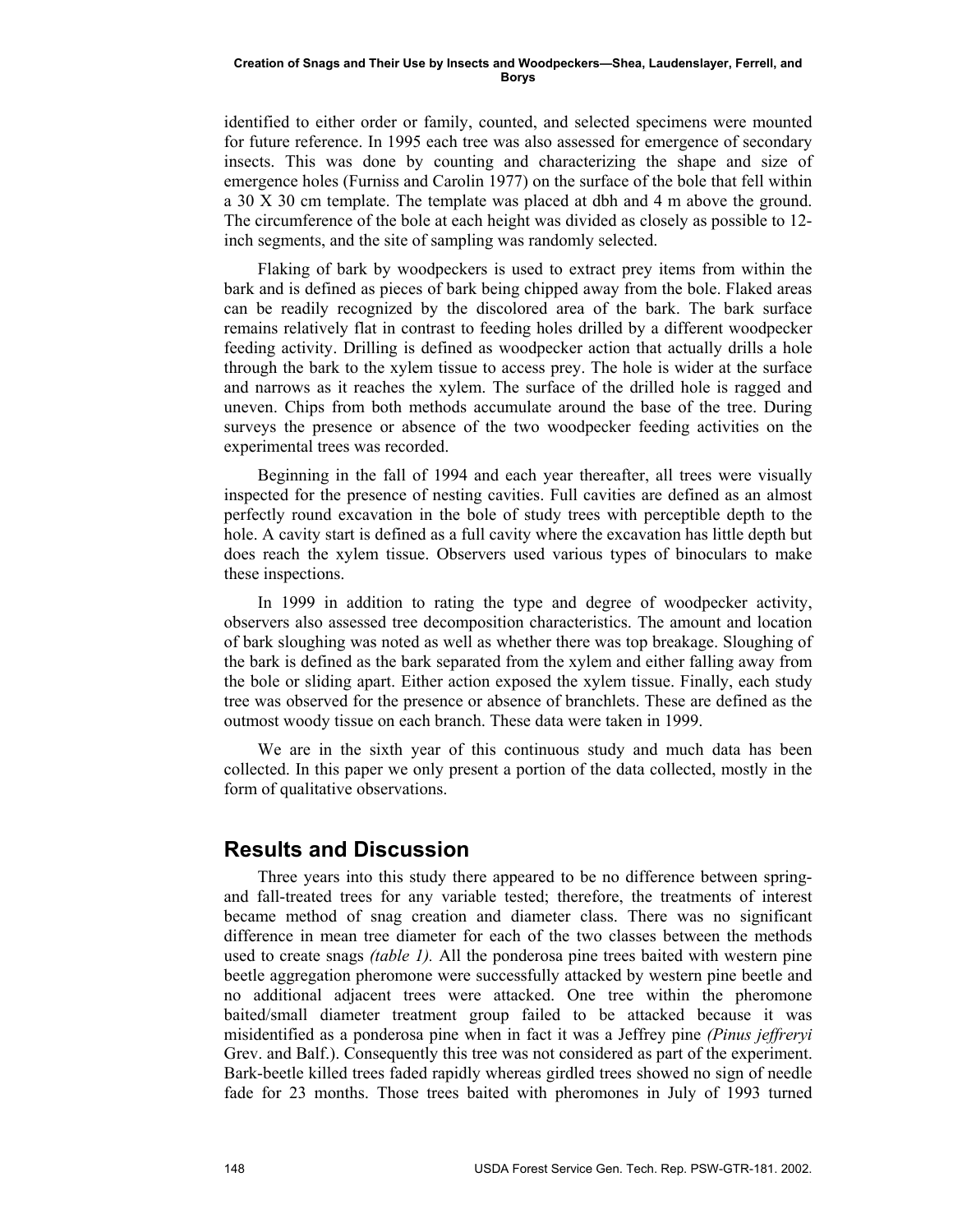yellow or straw colored by August/September of the same year, whereas those trees baited in September began to fade in late-June/early-July 1994.

Secondary insects including adult members of the family Buprestidae (primarily *Melanophila* spp.), Cerambycidae (in particular *Ergates* spp and *Monochamus* spp.), Elateridae, and Bostrichidae were captured in the Lindgren funnel traps from both girdled and pheromone-baited trees. However, the numbers of insects captured from girdled and pheromone-baited trees were considerably different. An example of the difference in numbers of emerging woodboring insects collected from the two treatment groups is presented in *table 2.* By September 1995, over 2 years after treatment, the number of emergence holes counted in the 12 large diameter pheromone-baited trees were approximately 16 to 20 times greater than occurred on those trees that were girdled. This same relationship, albeit with a somewhat smaller difference, also occurred on the small diameter trees for both snag creation methods. Colonization by red turpentine beetle (RTB) *Dendroctonus valens* LeConte on both treatment groups also appeared to be different. Typically RTB attacks occur at the base of trees and usually follow colonization by western pine beetle or other primary *Dendroctonus* attacks. They also are quite common in trees of sufficient diameter that have been injured by fire (Furniss and Carolin 1977). Experimental ponderosa pine baited with pheromone averaged 74.6 attacks by RTB compared to 23.6 attacks on the girdled trees.

Tree decomposition appeared to be quite different for some variables, depending on whether the snag tree was girdled or killed by bark beetles. Of the 24 trees in the girdled treatment, three trees have fallen. Two of the trees belong to the small diameter group and the remaining tree was a large diameter tree. Two of these trees (one in each of the diameter groups) were uprooted and one tree broke at 0.6 m above ground level. In the pheromone-baited treatment four trees have fallen: two within the small diameter group and two in the large diameter treatment. One tree (small diameter) was uprooted and three trees broke at 1.5 (small diameter), 10.6, and 15.5 m (both large diameter) above ground level. We consider the latter trees as viable snags as evidence by the occurrence of cavities in each. Girdled trees showed a lower percentage of bark sloughing and a higher percentage of branchlets still present than pheromone-baited trees 6 years after treatment *(table 3).* Neither observation is surprising considering that the girdled trees did not begin to fade or show outward signs of mortality (i.e., fading) until 23 months after girdling.

| <b>Treatments</b> | N  | Mean $(+/-sem)$ | Range         |  |
|-------------------|----|-----------------|---------------|--|
| <b>Girdled</b>    |    |                 |               |  |
| Small diameter    | 12 | 18.90(0.83)a    | $15.1 - 24.0$ |  |
| Large diameter    | 12 | $40.80(2.73)$ b | $30.1 - 62.4$ |  |
| <b>Pheromone</b>  |    |                 |               |  |
| Small diameter    | 12 | $19.14(0.76)$ a | $15.6 - 24.4$ |  |
| Large diameter    | 12 | 37.31(1.98)b    | $30.1 - 51.6$ |  |

**Table 1***Mean (+/-sem) diameter at breast height and range for all ponderosa pine trees in girdled/pheromon- baited/diameter/treatment combinations.1* 

<sup>1</sup>Means followed by the same letter are not different from each other at alpha=0.05 by one-way ANOVA using Bonferroni mean separation test.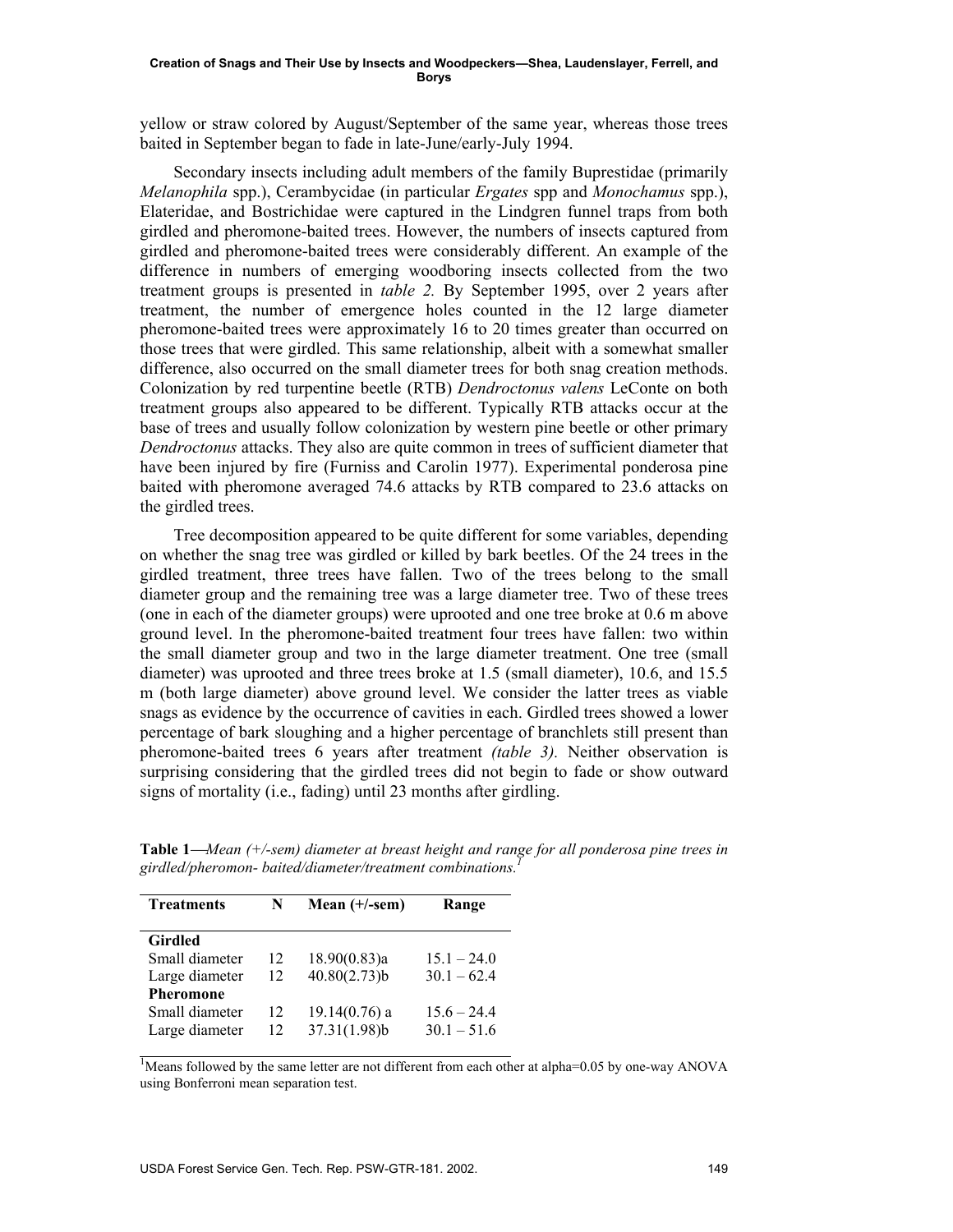| Girdled large diameter |            |                | <b>Baited large diameter</b> |            |       |  |
|------------------------|------------|----------------|------------------------------|------------|-------|--|
| Tree No.               | <b>DHB</b> | 4 <sub>m</sub> | Tree No.                     | <b>DBH</b> | 4m    |  |
| 5                      |            |                |                              |            | 12    |  |
| 11                     |            |                |                              |            | 14    |  |
| 14                     |            |                | 13                           |            |       |  |
| 15                     |            |                | 16                           |            | 8     |  |
| 21                     |            |                | 22                           | 14         | 21    |  |
| 24                     |            |                | 23                           |            |       |  |
| 29                     |            |                | 31                           |            |       |  |
| 30                     |            | h              | 32                           |            |       |  |
| 38                     |            |                | 37                           |            | 12    |  |
| 40                     |            |                | 39                           |            | 13    |  |
| 45                     |            |                | 46                           |            |       |  |
| 48                     |            | 0              | 47                           | 19         |       |  |
|                        |            |                |                              |            |       |  |
| Mean                   | .33        | 1.0            |                              | 6.75       | 10.91 |  |
| $+/-$ sem              | 0.22       | 0.67           |                              | 1.87       | 1.43  |  |

**Table 2** *Number of emergence holes made by secondary insects from girdled and bark beetle-killed ponderosa pine trees 2 years after treatment, 1995. The number is the sum of the holes counted in a 30.4 cm X 30.4 cm template, one at breast height (DBH) and the other at approximately 4 m above the ground.* 

**Table 3***Percent of trees in each treatment group according to tree decomposition characteristics, woodpecker activity, and presence/absence of cavities, 1999, 6 years after treatment.<sup>1</sup>*

| <b>Treatment</b>       | <b>GSD</b>       | GLD | <b>PSD</b> | PLD |
|------------------------|------------------|-----|------------|-----|
| Bark sloughing         | 18               | 9   | 66         | 66  |
| Presence of branchlets | 100              | 100 | 40         | 50  |
| Flaking                | 0                | 0   | 100        | 100 |
| Drilling               | 58               | 75  | 66         | 100 |
| Cavity starts          | $\left( \right)$ | 0   | 33         | 33  |
| Cavities               |                  |     | 44         | 44  |

<sup>1</sup>GSD – Girdled, small diameter; GLD – Girdled, large diameter; PSD – Pheromone, small diameter; PLD – Pheromone, large diameter.

Trees killed by colonization by western pine beetle clearly showed considerably more woodpecker activity than girdled trees *(table 3).* Whereas 100 percent of the trees baited with western pine beetle pheromones showed evidence of the flaking feeding behavior, none of the girdled trees had evidence of this behavior *(table 3).* All trees baited with pheromones in the spring of 1993 had woodpecker feeding activity (flaking) by September of that year. For those trees baited in the fall of 1993 all showed woodpecker activity by July of 1994. It seems reasonable to assume that the flaking feeding behavior is aimed at capturing pre-emergent western pine beetle adults. It is characteristic of this bark beetle to turn out into the outer bark in the early larval stage, where it continues development, pupates, and rests as a callow adult prior to emergence (Furniss and Caroline 1977, Miller and Keen 1960, Stark and Dahlsten 1970). Thus, these insect stages would be readily available to foraging woodpeckers flaking or scaling. The precise method by which woodpeckers find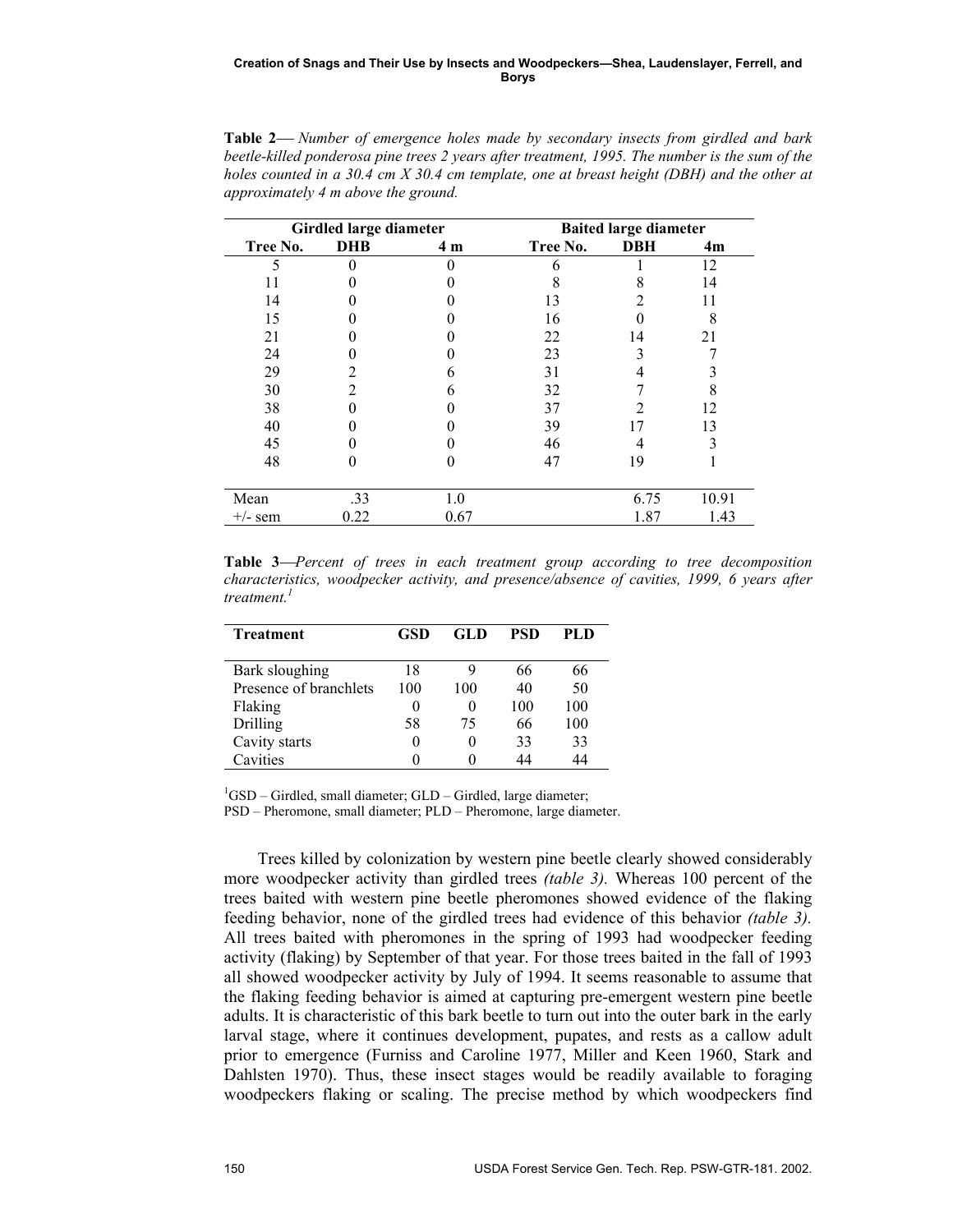these areas of dense prey is unknown. Several of the authors (PJS, WFL, RB) have observed numerous occasions where large areas of the bark of lodgepole pine have been removed down to the xylem tissue by woodpeckers in search of mountain pine beetle (*Dendroctonus ponderosa* Hopk.) larvae, pupae and callow adults.

Drilling is the other feeding behavior recorded to measure woodpecker feeding activity. The percentage of trees showing this type of feeding activity varied across all treatment groups *(table 3).* It should be noted however that 100 percent of the large diameter trees that were baited with pheromones had feeding behavior characterized as drilling. We point out also that the number of holes drilled by woodpeckers varied greatly across treatments. Those trees killed by western pine beetle, regardless of diameter class, showed considerably more drilled holes than the trees that were girdled. Of the 12 trees in the girdled/small diameter treatment group that showed evidence of woodpecker drilling, seven trees had two to seven holes each. In the girdled/large diameter treatment, 10 of the 12 trees showing evidence of woodpecker drilling had one to nine holes each. In contrast none of trees in pheromone baited treatments (small and large diameter classes) had fewer than 15 drilled holes in any tree. Several  $(8)$  pheromone baited/large diameter trees had  $> 350$ woodpecker holes, whereas no tree in the girdled treatment group had in excess of 60 holes.

The construction of cavities in snags is the definitive answer to whether snags, artificially created or not, are acceptable and suitable to cavity-dependent species. In this study the data as of 1999 strongly suggests that bark beetle-killed ponderosa pine offer those characteristics that are acceptable and suitable to these vertebrates. Six years after pheromone-baiting, 44 percent of the trees in both diameter classes had full cavities compared to no cavities in the girdled treatment groups *(table 3).* Further, an additional 33 percent of the pheromone-baited snags had cavity starts, while no cavity starts where found in the girdled snags *(table 3)*. In those pheromonebaited snags that had cavities, the number of cavities in any particular tree ranged from one to eight. Those trees that had multiple cavities were always found in the large diameter class, and a high proportion (62 percent) of the cavities were found in the upper 50 percent of the bole.

It is apparent that not all snags/trees are suitable for wildlife. The results of this study differ somewhat from others (Bull and Partridge 1986, Bull and others 1981, Chambers and others 1997, Conner and others 1981, Parks and others 1996) that investigated various means of creating viable snags needed by cavity-dependent species. The percent of cavity construction was higher in the bark beetle-killed trees; none of the girdled trees were used by woodpeckers as sites for cavities as was seen in previous studies. However, even in this study many questions remain. For instance, do secondary insects, particularly woodborers, carry inoculum for sapwood and heart rots into the tree that make a particular site favorable for cavity excavation? In the process of using bark beetle-killed trees as feeding sites, do woodpeckers become favorably inclined to use these as cavity trees? Unfortunately, little information exists to answer these questions and many others. Research and monitoring are needed to evaluate wildlife use of created snags both at the individual snag/tree and landscape levels.

When selecting a particular method of creating snags in snag deficient areas, land managers must consider a number of factors. Whether the particular method creates a snag that the targeted wildlife will use is crucial. We point out that snags created by bark beetle colonization serve multiple objectives. First, these snags serve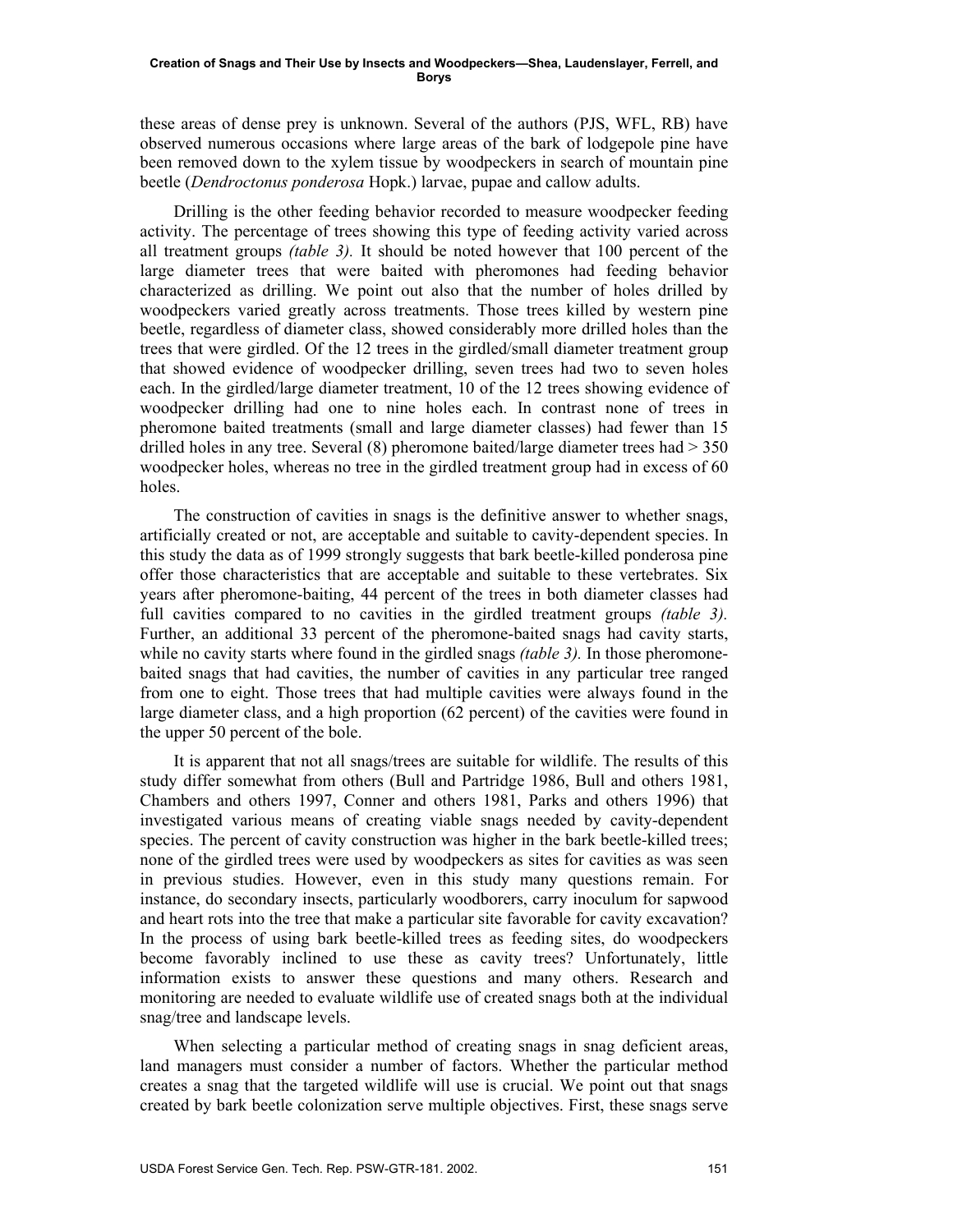as feeding sites from the time they are colonized by a particular bark beetle species, and then for a number of years after this event as secondary beetles cycle through the snag. Second, they serve as suitable sites for cavity excavation that are used by a number of different cavity-dependent species.

Lewis (1998) points out that safety and economics are other factors that land managers must consider when selecting a method to create wildlife snags. He suggests that blasting and saw-topping are both extremely dangerous, in addition to being costly, compared to basal and crown girdling and fungal inoculation. The use of bark beetle pheromones is quite inexpensive. Western pine beetle pheromones cost approximately \$8.00/unit and can be used several times if stored properly, and no machinery is needed as with girdling. The most obvious concern about the use of bark beetle pheromones is whether or not their use could create unwanted bark beetle mortality. Although the probability of starting a bark beetle epidemic (local or otherwise) with their use is remote, common sense should be used. If local populations are sparse and stand and tree conditions are thrifty, there is little risk in using bark beetle pheromones. In this study no collateral mortality was associated with either pheromone baiting or girdling. Conversely, if local populations of bark beetles are rising or locally epidemic because of droughty conditions or other predisposing conditions, this method of creating snags should be used with great care.

Finally, whatever method is used to create wildlife snags to meet standards and guides concerning snag densities, the resulting snags must be suitable and acceptable to the wildlife species of concern.

### **References**

- Bedard, William D.; Wood, David L. 1974. **Bark beetlesthe western pine beetle.** In: Birch, Martin C., ed. Pheromones. Sec. 22.8. Frontiers of biology, Vol 32, North Holland Amsterdam; 441-449.
- Browne, Lloyd E. 1978**. A trapping system for the western pine beetle using attractive pheromones.** Journal of Chemical Ecology 4(3): 261-275.
- Bull, Evelyn L.; Partridge, Arthur D.; Williams, W. G. 1981. **Creating snags with explosives.** Res. Note PNW-393. USDA Forest Service; 4 p.
- Bull, Evelyn L.; Partridge, Arthur D. 1986. **Methods of killing trees for use by cavitynesters.** Wildlife Society Bulletin 14: 142-146.
- Byers, John A. 1989. **Chemical ecology of bark beetles.** Experientia 45: 271-283.
- Chambers, Carol L.; Carrigan, Tara; Sabin, Thomas E.; Tappeiner, John; McComb, William C. 1997. **Use of artifically created Douglas-fir snags by cavity nesting birds**. Western Journal of Applied Forestry 12: 93-97.
- Conner Richard N.; Dickson, J. G.; Locke, B. A. 1981**. Herbicide-killed trees infected by fungi: potential cavity sites for woodpeckers.** Wildlife Society Bulletin 9(4): 308-310.
- Furniss, Rober L.; Carolin, Val M. 1977. **Western forest insects.** Miscellaneous Publication No. 1339. U.S. Department of Agriculture Forest Service; 654 p.
- Landram; F. Michael; Laudenslayer, William F., Jr.; Atzet, Thomas. 2002. **Demography of snags in eastside pine forests of California.** In: Laudenslayer, William F., Jr.; Shea, Patrick J.; Valentine, Bradley E.; Weatherspoon, C. Phillip; Lisle, Thomas E., technical coordinators. Proceedings of the symposium on the ecology and management of dead